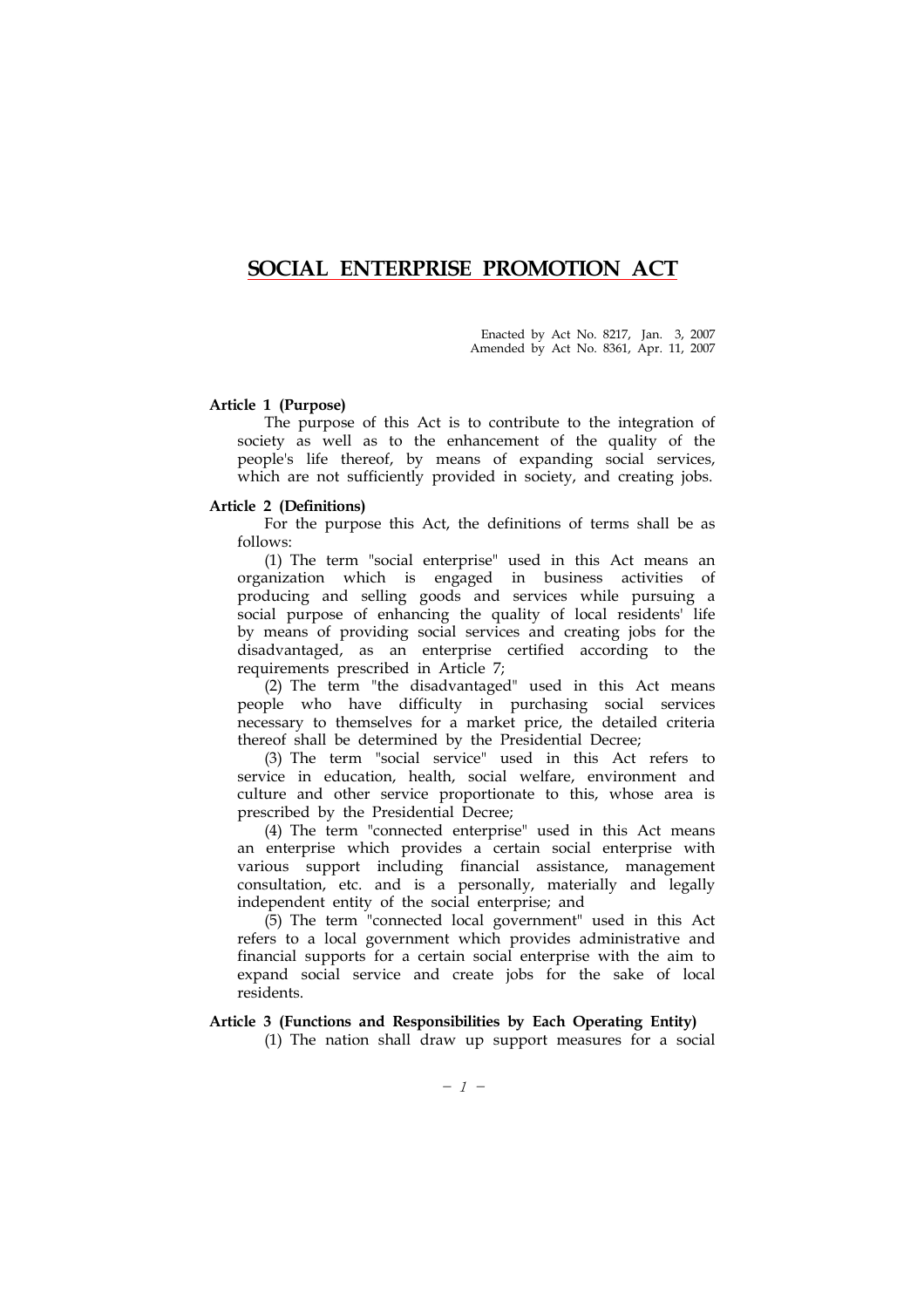enterprise and pursue necessary measures comprehensively for the purpose of social service expansion and job creation.

(2) A local government shall draw up and carry out support measures for a social enterprise in consideration of local characteristics.

(3) A social enterprise shall make efforts to reinvest profits created by business activities in the maintenance and expansion of social enterprises.

(4) A connected enterprise shall not gain profits made by a social enterprise.

### Article 4 (Social Enterprise Support Committee)

(1) In order to deliberate on the following subparagraphs on social enterprises, the Social Enterprise Support Committee (hereinafter referred to as "the Support Committee") shall be placed under the Minister of Labor:

- 1. Deliberation of the basic plan for social enterprise support under Article 5;
- 2. Matters concerning the review criteria for the certification of a social enterprise under Article 7;
- 3. Certification of a social enterprise under Article 7; and
- 4. Other matters necessary for the support of social enterprise determined by the Presidential Decree.

(2) The Committee shall be composed of not exceeding 15 members including one Chairman. The Chairman shall be the Vice Minister of Labor, and the members shall be appointed by the Minister of Labor out of persons with deep knowledge and experience concerning public officials of the related central administrative agency and social enterprises determined by the Presidential Decree.

(3) Necessary matters concerning the operation of the Committee shall be decided by the Ordinance of the Ministry of Labor.

### Article 5 (Establishment of the Basic Plan for Social Enterprise Support)

(1) The Minister of Labor shall establish the Basic Plan for Social Enterprise Support (hereinafter referred to as "the basic plan") every five years after the deliberation of the Support Committee with the aim to promote social enterprises and support them systematically.

(2) The Basic Plan shall include the following subparagraphs:

1. Direction to promote the support for social enterprises;

2. Matters concerning conditions creation to promote social enterprises;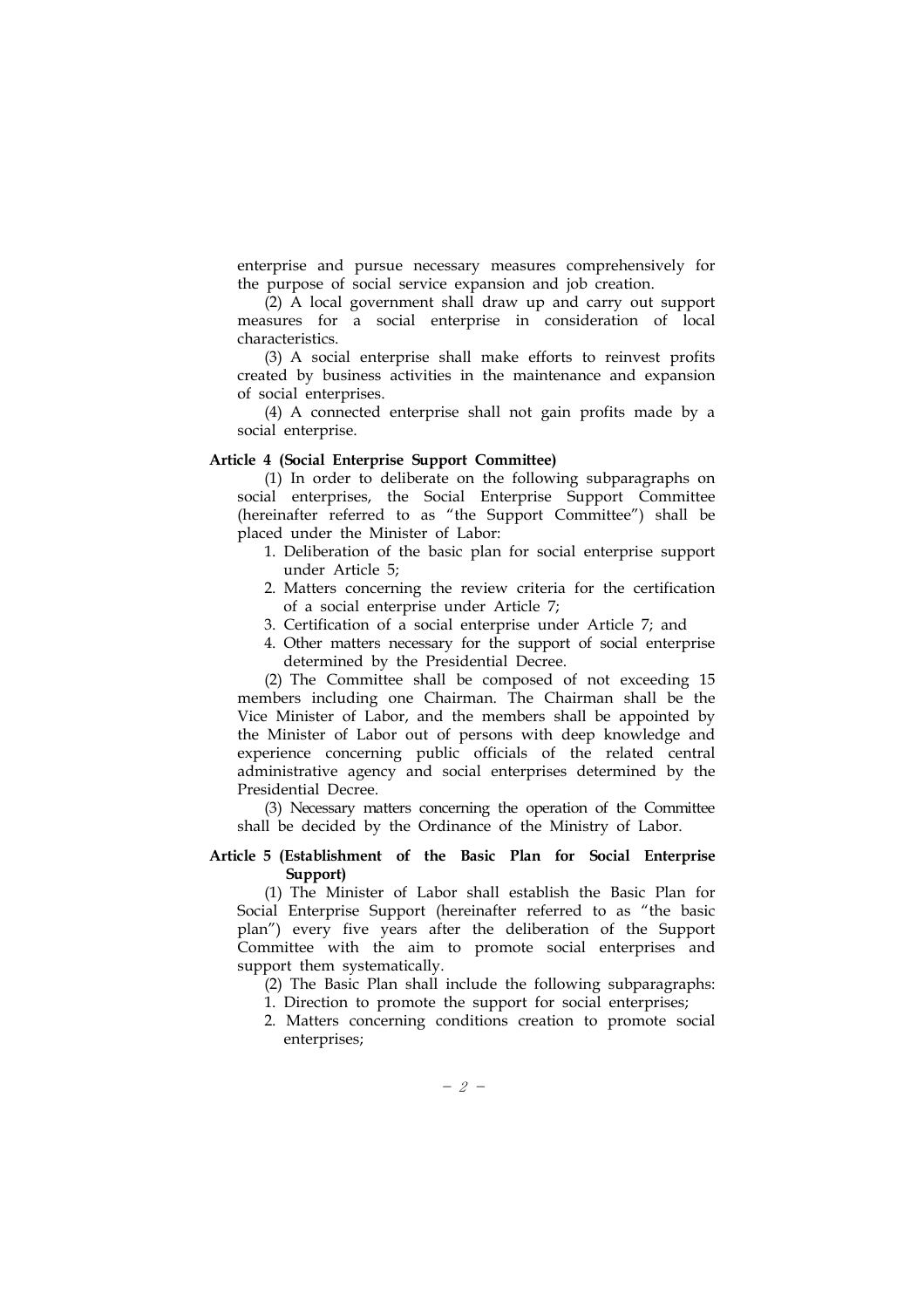- 3. Matters concerning the operation support for social enterprises; and
- 4. Other matters as determined by the Presidential Decree for the purpose of promotion of and support for social enterprises.

(3) The Minister of Labor shall establish and carry out the annual implementation plan every year according to the basic plan.

(4) Matters necessary for the establishment and implementation of the basic plan and the annual implementation plan shall be determined by the Presidential Decree.

#### Article 6 (Research on the Actual Conditions)

The Minister of Labor shall conduct research on the actual conditions of activities done by social enterprises every five years and notify the result to the Support Committee.

#### Article 7 (Certification of Social Enterprises)

(1) Anyone who intends to run a social enterprise shall be certified by the Minister of Labor after meeting the certification requirements under Article 8.

(2) When certifying as referred to in paragraph (1), the Minister of Labor shall go through the deliberation of the Support Committee.

#### Article 8 (Certification requirements and Procedures of Social Enterprise)

(1) Anyone who intends to be certified as a social enterprise shall fall under any of the following subparagraph:

- 1. Having the form of organization determined by the Presidential Decree such as a corporation and association under the Civil Law or a company and non-profit private organization, etc. under the Commercial Act;
- 2. Carrying out business activities including production, sale, etc. of goods and services by hiring a paid employee;
- 3. The main purpose of the organization concerned shall be to realize a social purpose such as enhancing the quality of local residents' life by means of providing jobs or social services for the disadvantaged. In this case, the specific determination criteria shall be decided by the Presidential Decree;
- 4. Having a decision making process in which persons concerned such as service recipients, workers, etc. participate;
- 5. Profits made by business activities shall be more than the criteria determined by the Presidential Decree;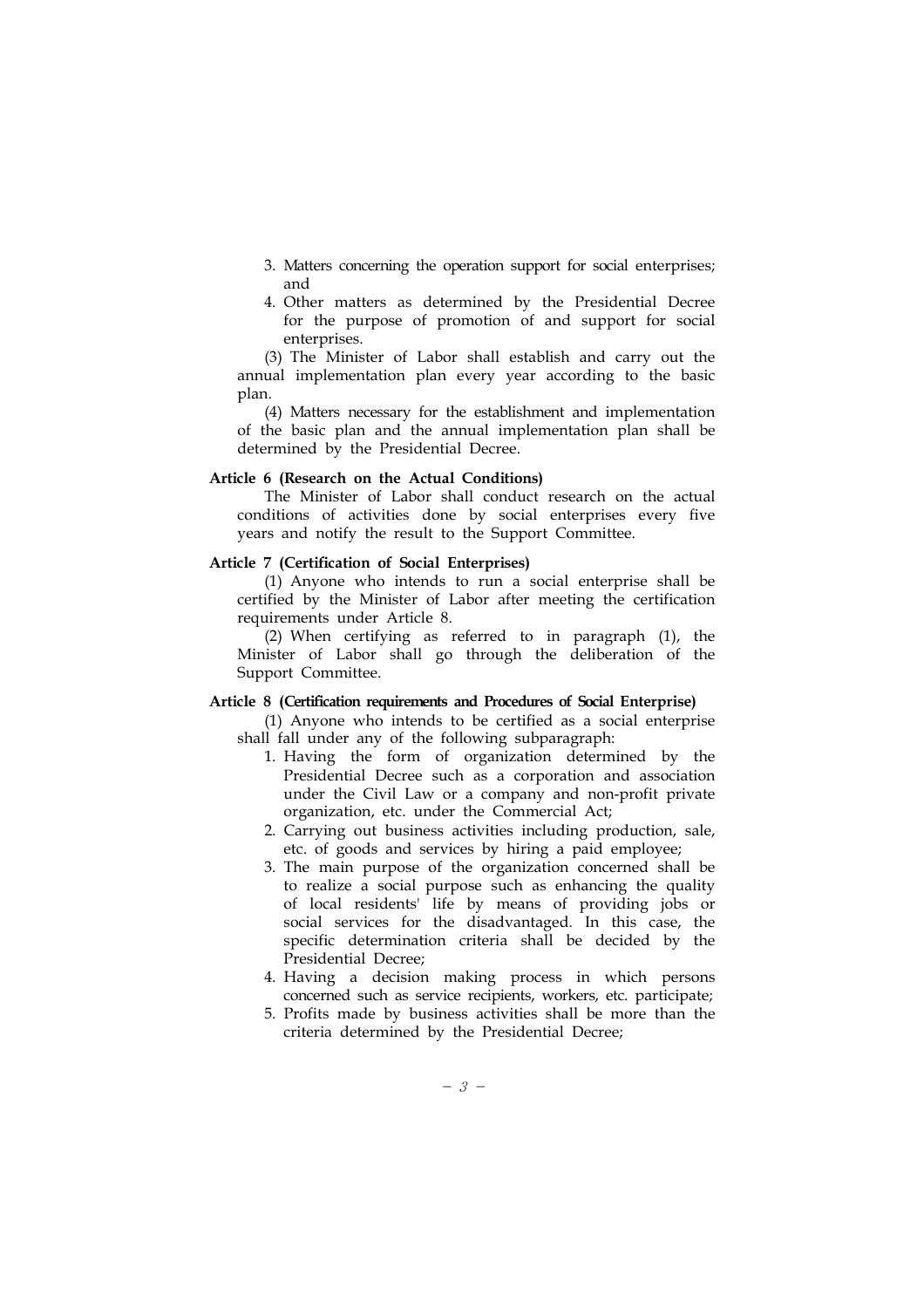- 6. Having articles of association, rules, etc. in accordance with Article 9;
- 7. When there are profits that can be distributed by fiscal year, 2/3 of the profits or more shall be spent for a social purpose (limited to a company under the Commercial Law); and
- 8. Having other matters determined by the Presidential Decree.

(2) When certifying a social enterprise, the Minister of Labor shall publish it in a governmental newspaper.

(3) Matters necessary for certification requirements and procedures of a social enterprise shall be determined by the Ordinance of the Ministry of Labor.

#### Article 9 (Articles of Association, etc.)

(1) Anyone who intends to be certified as a social enterprise shall have the articles of association, rules, etc. (hereinafter referred to as "the articles of association, etc.") stating the following subparagraphs:

- 1. Purpose;
- 2. Contents of business;
- 3. Title;
- 4. Location of the main office;
- 5. Form and operating method of organization and governance, and decision making process of important matters;
- 6. Matters concerning profit sharing and re-investment;
- 7. Matters concerning contribution and financing;
- 8. Matters concerning the composition as well as appointment and dismissal of engaged persons;
- 9. Matters concerning dissolution and liquidation (when a company under the Commercial Law has remaining asset that can be distributed, 2/3 of the remaining asset or more shall be donated to other social enterprise, fund for public interests, etc.); and
- 10. Other matters as determined by the Presidential Decree

(2) When there is an alteration in the articles of association according to paragraph (1), this shall be reported to the Minister of Labor within 14 days of the day of alteration.

#### Article 10 (Operation Support, etc.)

(1) The Minister of Labor may provide various support such as specialized advice, information, etc. in areas of administration, technology, tax, labor, accounting, etc. which is needed for the operation of a social enterprise.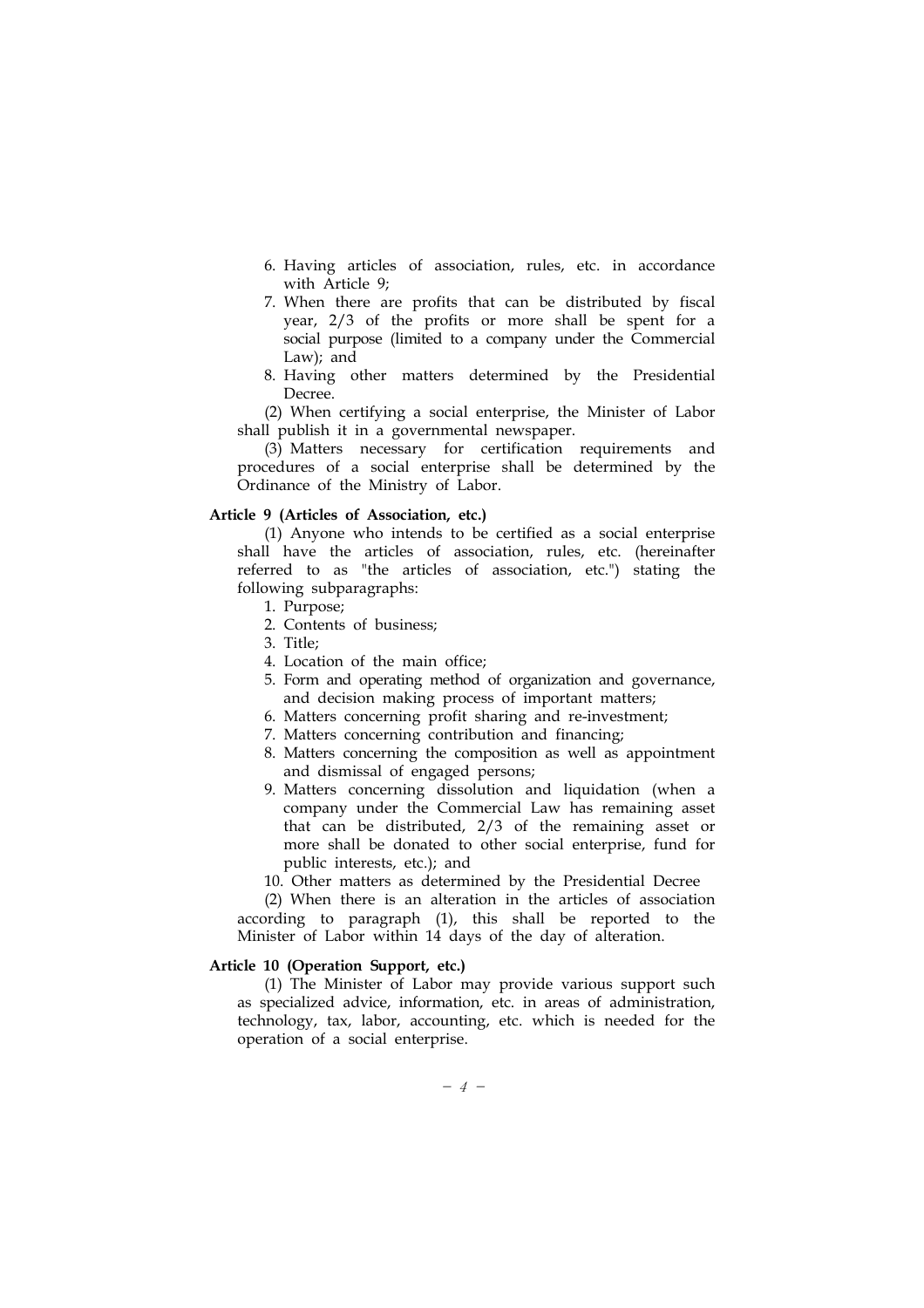(2) The Minister of Labor may entrust the support business under paragraph (1) to a government-invested agency or a private organization determined by the Presidential Decree.

### Article 11 (Support for Facility Expenses, etc.)

The nation or a local government may support or finance site expenses, facility expenses, etc. or lease state-owned land and co-owned land, which is necessary for the establishment or operation of a social enterprise.

# Article 12 (Prior Purchasing of Public Institution)

(1) The head of a public institution under Article 2(8) of the Promotion of Small and Medium Enterprises and Encouragement of Purchase of Their Products Act (hereinafter referred to as "the head of a public institution") shall promote the prior purchasing of goods and services produced by a social enterprise.

(2) When the head of a public institution draws up a purchasing plan according to Article 12(1) of the Promotion of Small and Medium Enterprises and Encouragement of Purchase of Their Products Act, he shall divide the purchasing plan of goods and services produced by a social enterprise and include it in the purchasing plan. <Amended by Act No. 8361, Apr. 11, 2007>

# Article 13 (Tax Reduction and Support for Social Insurance Premium)

(1) The nation and a local government may reduce national tax and local tax as determined by the Corporate Tax Act, the Restriction of Special Taxation Act, and the Local Tax Act.

(2) The nation may support a part of employment insurance premium and industrial accident compensation insurance premium according to the Act on the Collection, etc. of Employment Insurance and Industrial Accident Compensation Insurance Premium, insurance premium according to the National Health Insurance Act, and pension insurance premium according to the National Pension Act.

### Article 14 (Financial Assistance for a Social Enterprise Providing Social Service)

(1) The Minister of Labor may provide a social enterprise providing social service with financial support such as labor costs, operating expenses, consultation expenses, etc. within the limit of the budget through public recruitment and examination.

(2) When providing assistance for a social enterprise which is connected to a company or a local government prescribed in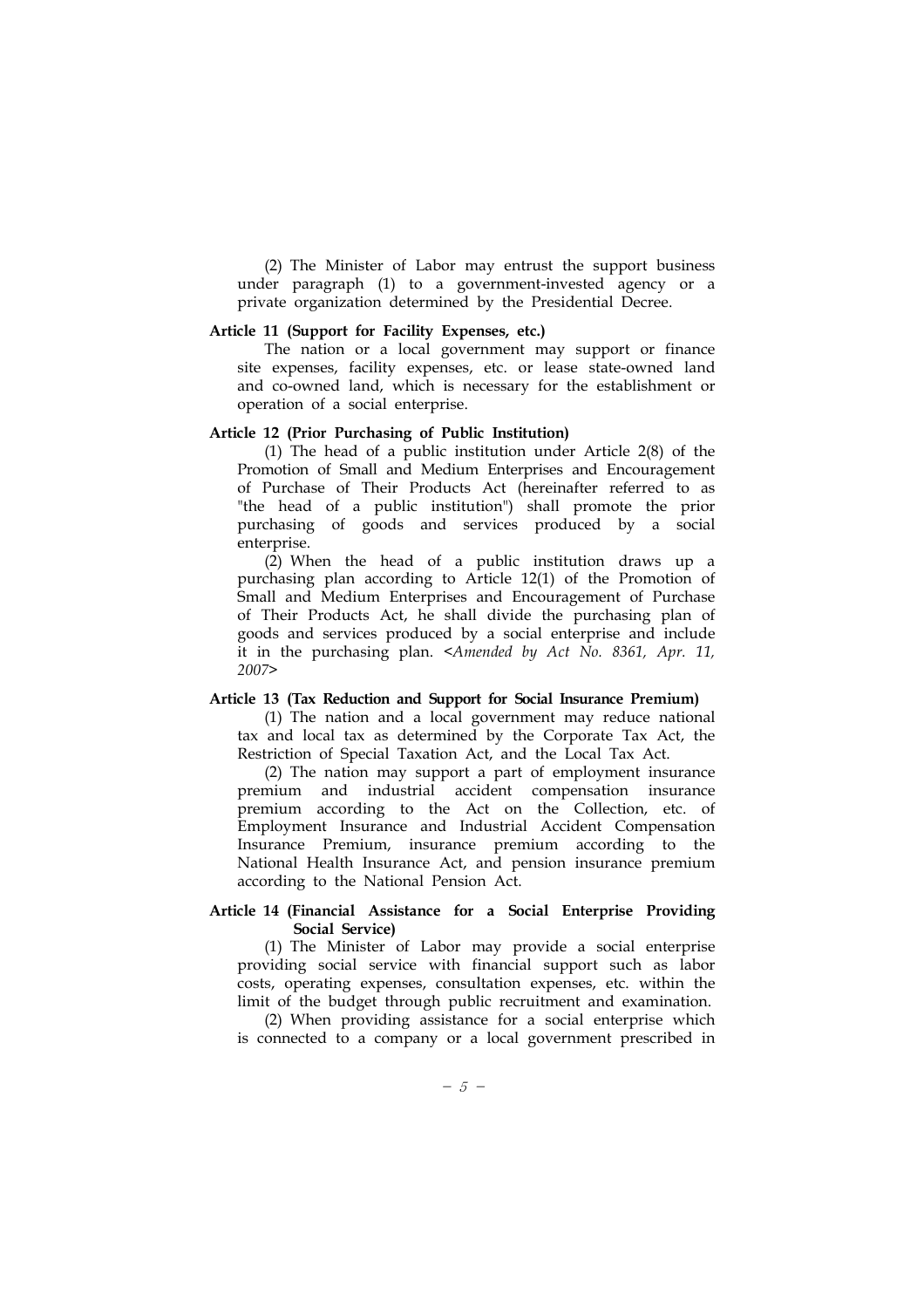paragraph (1), the Minister of Labor may provide additional support of business expenses in consideration of the financial support conditions of a connected company or a connected local government.

(3) Matters necessary for the selection requisites, examination procedure, etc. of the object of financial support shall be determined by the Ordinance of the Ministry of Labor.

# Article 15 (Responsibility Limit of a Connected Company)

A connected company shall not hold the employment responsibility for a worker of a social enterprise.

### Article 16 (Tax Reduction for a Connected Company)

The nation or a local government may reduce national tax and local tax for a connected company as determined by the Corporate Tax Act, the Restriction of Special Taxation Act, and the Local Tax Act.

# Article 17 (Report, etc.)

(1) A social enterprise shall draw up a business report stating matters determined by the Ordinance of the Ministry of Labor including business performance, interested parties' participation in decision making, etc. and submit it to the Minister of Labor until the end of February every fiscal year.

(2) The Minister of Labor shall instruct and supervise a social enterprise, and if deemed necessary, he/she may give a social enterprise and its member an order to make a report or submit a related document necessary for the business.

(3) The Minister of Labor may, if necessary, give a corrective order after reviewing the report or instructing and supervising under paragraph (1) and (2).

# Article 18 (Cancellation of Certification)

(1) The Minister of Labor may cancel a certification when a social enterprise falls one of the following subparagraphs:

- 1. In case the person gets certification in false or other fraudulent ways; and
- 2. In case the person fails to have certification requirements under Article 8.

(2) The Minister of Labor shall hold a hearing in case of cancelling a certification under paragraph (1).

(3) Specific criteria and detailed procedures of a certification cancellation shall be determined in accordance with the standards set by the Ordinance of the Ministry of Labor.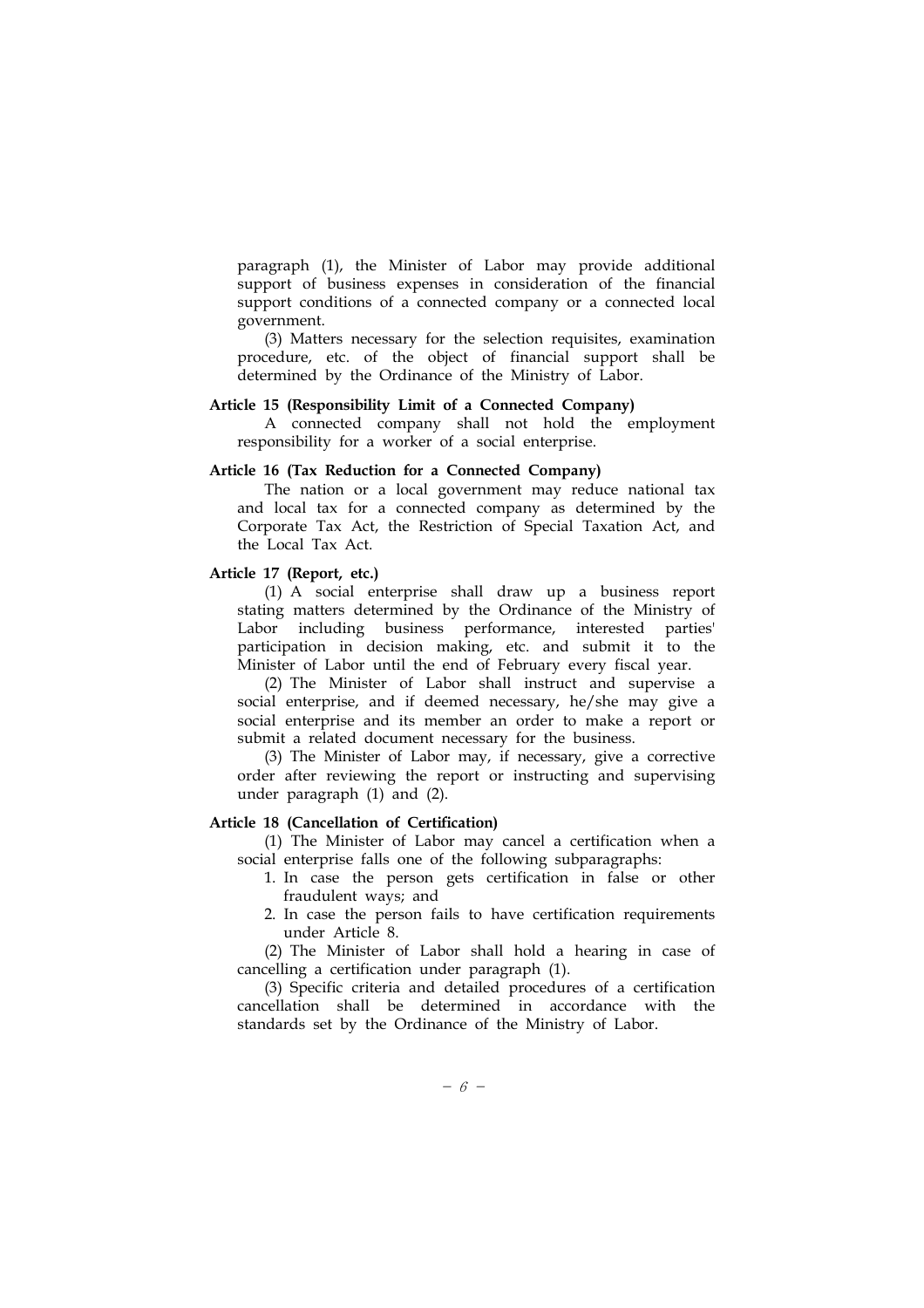### Article 19 (Restriction of the Use of Similar Title)

Anyone who is not a social enterprise shall not use the title of social enterprise or a similar title.

# Article 20 (Delegation of Authority)

Part of the authority given to the Minister of Labor under this Act may be delegated to the head of a local government or the head of an employment security agency under the requirements prescribed by the Presidential Decree.

# Article 21 (Fine for Negligence)

(1) A person who falls under any of the following subparagraphs shall be punished by a fine for negligence not exceeding ten million won:

- 1. A person who fails to comply with an corrective order under Article 17 (3); and
- 2. A person who uses a social enterprise or a similar title in violation of Article 19.

(2) A person who falls under any of the following subparagraphs shall be punished by a fine for negligence not exceeding five million won:

- 1. A person who fails to comply with his/her duty to report the alteration of the articles of association, etc. under Article 9 (2);
- 2. A person who is negligent in his/her duty to draw up and submit a business report according to Article 17 (1) or makes a report in false or other fraudulent ways; and
- 3. A person who fails to make a report or submit a document according to Article 17 (2), or makes a false report.

(3) The fine for negligence under paragraph (1) and (2) shall be imposed and collected by the Minister of Labor under the requirements prescribed by the Presidential Decree.

(4) A person who is dissatisfied with the imposition of a fine for negligence under paragraph (3) may raise an objection against the Minister of Labor within 30 days of the notification of the imposition.

(5) If a person on whom a fine for negligence is imposed under paragraph (3), raises an objection pursuant to paragraph (4), the Minister of Labor shall notify the competent court thereof without delay, and the competent court shall try the case under the Non-contentious Case Litigation Procedure Act.

(6) If a person fails to pay a fine for negligence without raising an objection within the period prescribed in paragraph